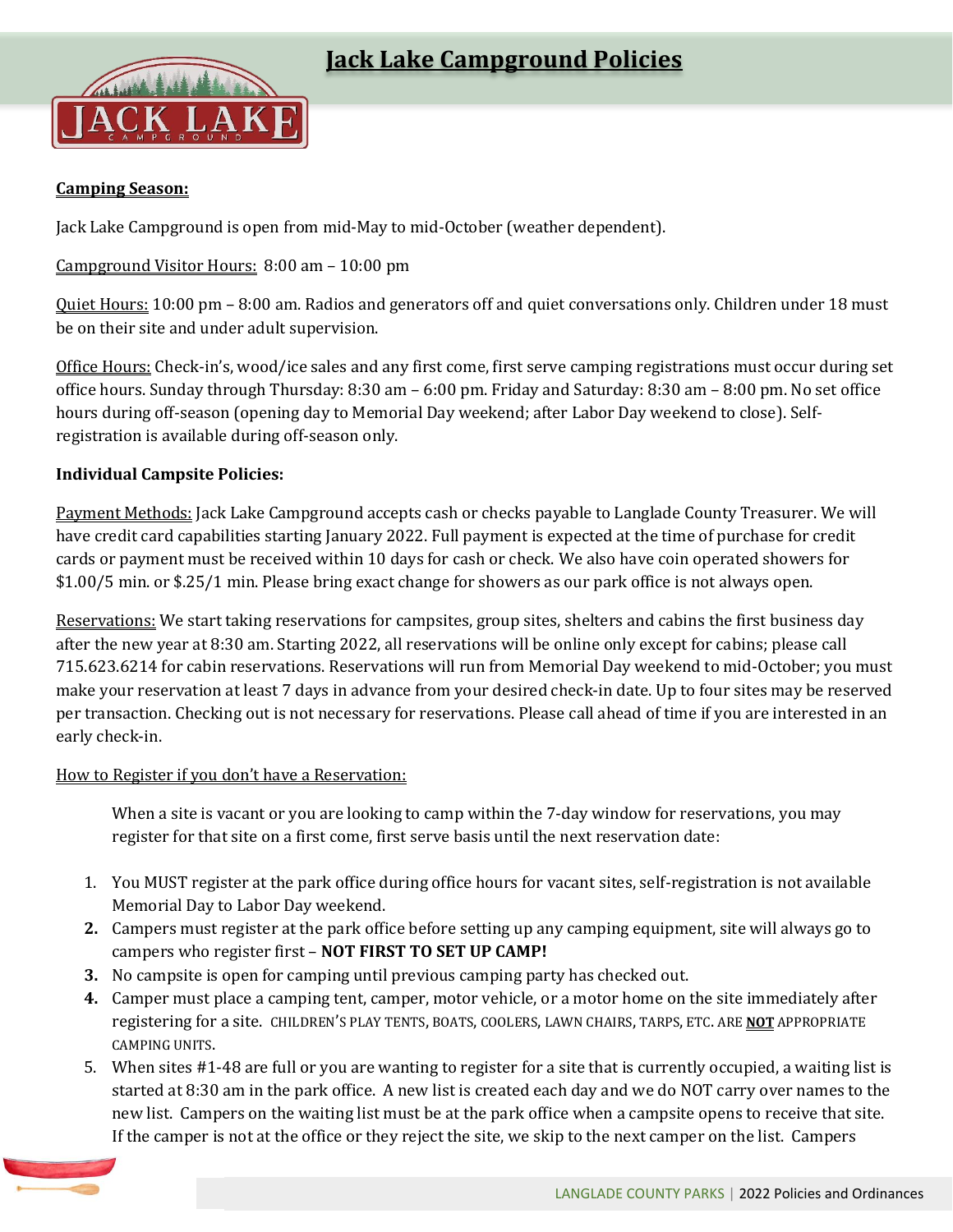must sign-up in person; no friends, relatives, etc. can sign someone up. Campers can only sign-up for a total of two sites. A camping unit must be placed on the site after registration is complete.

Self-Registration: Self-registration is available for vacant sites between 8:30 am and 9:00 pm Monday through Sunday during the off-season ONLY (Before Memorial Day and after Labor Day weekend)! Campers must follow all registration procedures correctly as stated in "How to Register if you don't have a Reservation" or they may lose their site. Campers must be aware of the next reservation dates before registering for the vacant site to avoid conflict. Reservations dates are posted at the camp post or online. Exact change is expected when self-registering.

Cancellations: If you choose to cancel your reservation at least 10 days in advance from your check-in date, you will receive a full refund (minus the reservation fee) in the form of a credit code that will be applied to your online account. If you choose to cancel within 10 days of your check-in date, you will forfeit your full payment. We do not give refunds!

Electrical Capacity: 20/30-amp service is provided per site; however, the circuit that each site is on cannot support all sites drawing the maximum ampage at the same time. Running an air conditioner or other high demand appliances will result in power failure. Please manage your electrical use.

One Camping Unit Per Site: Only exceptions are screen tents and kids under 18 sleeping in their own tents. Campers must keep their camping unit on the site at all times, exceptions are trailers at the dump station/water fill areas or motor home type camping units.

Maximum Stay: 14 nights. Thereafter, camping party and camping unit must leave the campground for one day.

Campsite Occupancy: No more than one camping party or household shall occupy a single campsite. Maximum of 8 people per site. You must be 18 years old to reserve or register for a site; and an adult must be present when minors (under 18 yrs.) are on site.

Vehicles: Two cars allowed per site. Any more than two cars or visitors can park in the overflow parking area located at the park entrance.

Restricted Vehicles: All off-road vehicles are prohibited to enter and be operated within park boundaries. Off-road vehicles include, but not limited to, ATVs, UTVs, trail bikes, dirt bikes, mini-bikes, golf carts and homemade scooters. Off-road vehicles may be trailered in and out but not taken off the trailer for any reason. All off-road vehicle use is restricted to designated routes, roads and trails; you are responsible for educating yourself on local and state laws before use.

Campsite Responsibility: Adults reserving and/or registering for a site will be responsible for any violation occurring on that site, including violations caused by non-registered guests. If you made reservations for others and did not provide their contact information; the name on the reservation will be charged for any violations. Campsites must be cleaned daily by campers and waste deposited in containers provided. This includes animal waste. Fines will be issued for litter left in site!

Campsite Visitors: Campsite visitors must be vacated from site by 10:00 pm. Visitors cannot park at your site if there are already two vehicles on the site. Please park any more than two vehicles in the overflow parking lot.

Check-out/Check-in Time: Check-in time is 3:00 pm and check-out is 12:00 pm daily. No camping party shall start setting up or taking down its camping unit between the hours of 10:00 pm – 8:00 am without prior authorization of the park manager.

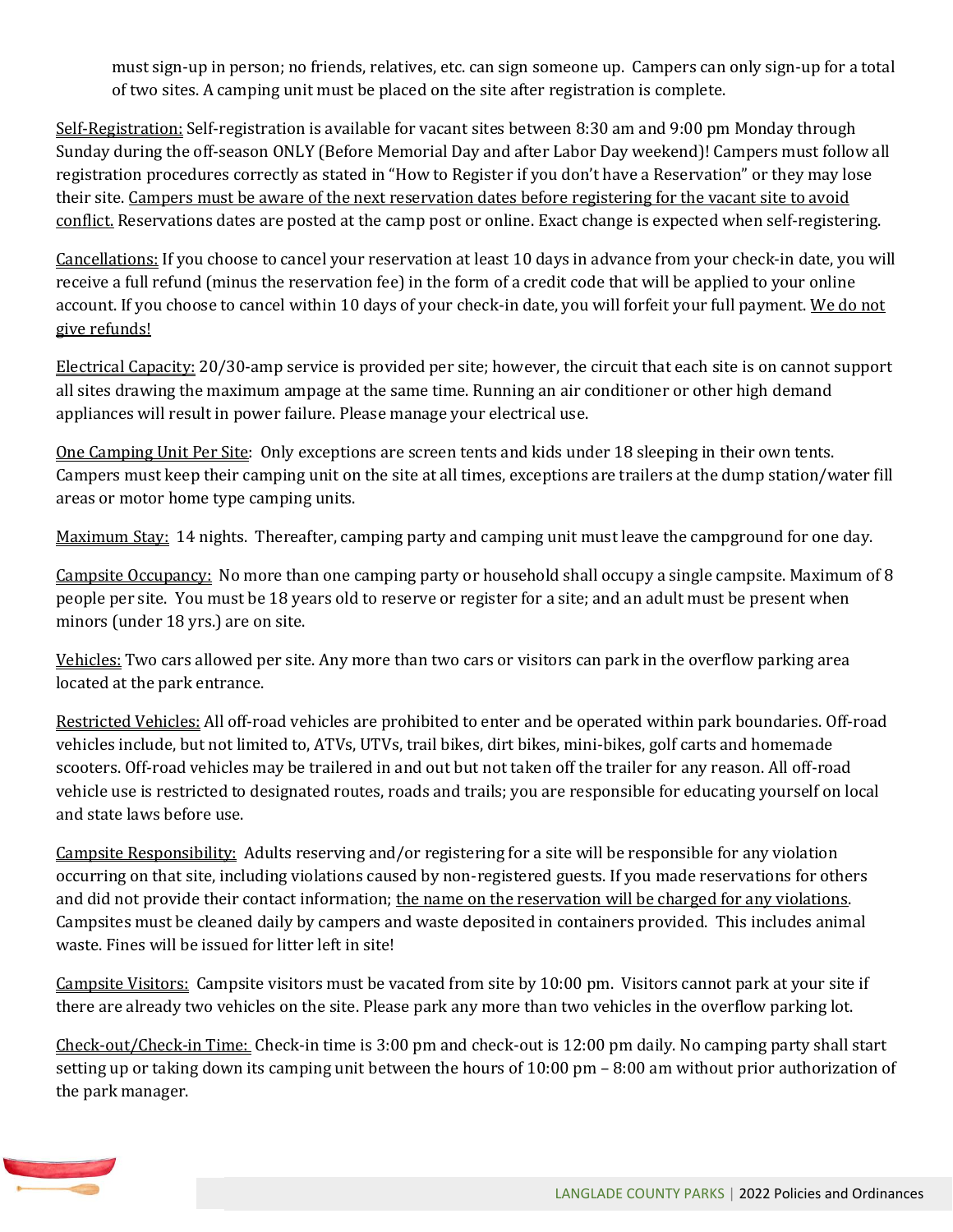RV Dump Station: The RV dump station is free of charge for registered campers only. Non-registered campers can utilize our dump station for a \$15 fee. All trash must be hauled out and deposited into dumpsters. Drinking water fill station is located across from RV dump station.

Personal Conduct: No person shall engage in violent, abusive, indecent, profane, boisterous, unreasonably loud or otherwise disorderly conduct. Complaints received about sites and confirmed by park manager may be evicted from campground and fined for violations.

Pets: Pets are welcome in the campground. They must be on a leash no longer than 8 ft. and under control and attended by owners at all times. Pets are NOT ALLOWED in any restrooms or public buildings, the beach, picnic areas, playgrounds or cabins at any time. Please pick up after your pet.

Wildlife: Keep wildlife wild! There will be critters present, please do not disturb or feed the wildlife. We also advise not to keep trash or food out overnight. If you spot what appears to be "abandoned" wildlife, please leave it alone and its mother will most likely appear later to get it.

Fireworks: Prohibited at all times.

Firearms: Prohibited at all times, including air guns.

Campfires: NO garbage in fire pits. NO moving fire rings. Upon arrival, if your campsite and/or fire rings are filled with garbage, please notify campground office immediately. If you don't, you may be held responsible and fined.

Firewood: Wood is available for purchase at the park office for \$5/bundle. You may bring in wood that is purchased through a local, certified vendor or within Langlade County limits. All other wood will be confiscated. No defacing, cutting or removing trees, brush or firewood from lands owned by Langlade County. Exceptions are made for gathering dead sticks or branches (i.e. kindling) from the forest floor. Violators will be subject to fines associated with timber theft.

### **Group Sites – South Shore, Snow Shelter, and Deer Camp**

South Shore Group Site requires a 3-camping unit minimum (i.e. \$90.00/night); Snow Shelter requires a 2-camping unit minimum (i.e. \$60.00/night). There is a seven-day maximum stay for group sites. Additional parties that have not paid ahead of time must register at the office before setting up. Campers who fail to register will be billed and charged a service fee and the name on the reservation will be responsible for payment.

Inverted generators with decibel levels below 60 are permitted (must be turned off during quiet hours). Open frame generators or any exceeding 60 decibels are prohibited. Group sites include fire rings, picnic tables and vault toilets. No trash receptacles present, you must haul your own trash to the dump station.

### **Primitive Sites**

Loon Cry and Game Lake Outpost: Game Lake Outpost must be reserved ahead of time and requires a 1/2 mile-long hike to the site. Loon Cry is first come, first serve only and requires a personal boat to get to the site. Motor vehicle access is prohibited. You are responsible for getting your own gear to these sites. There is no assistance available by motor vehicle or boat to these sites. These sites include vault toilet, wood, firepit, picnic tables and canoe (Game Lake Outpost only).

High Lake Campground: These sites are on a first come, first serve basis - register at Jack Lake Campground park office. Access to these sites are restricted to hike-in or boat-in campers only. Pets must be kept on a leash and not left unattended. There are no trash receptacles available. Garbage and recyclables must be taken out to Jack Lake

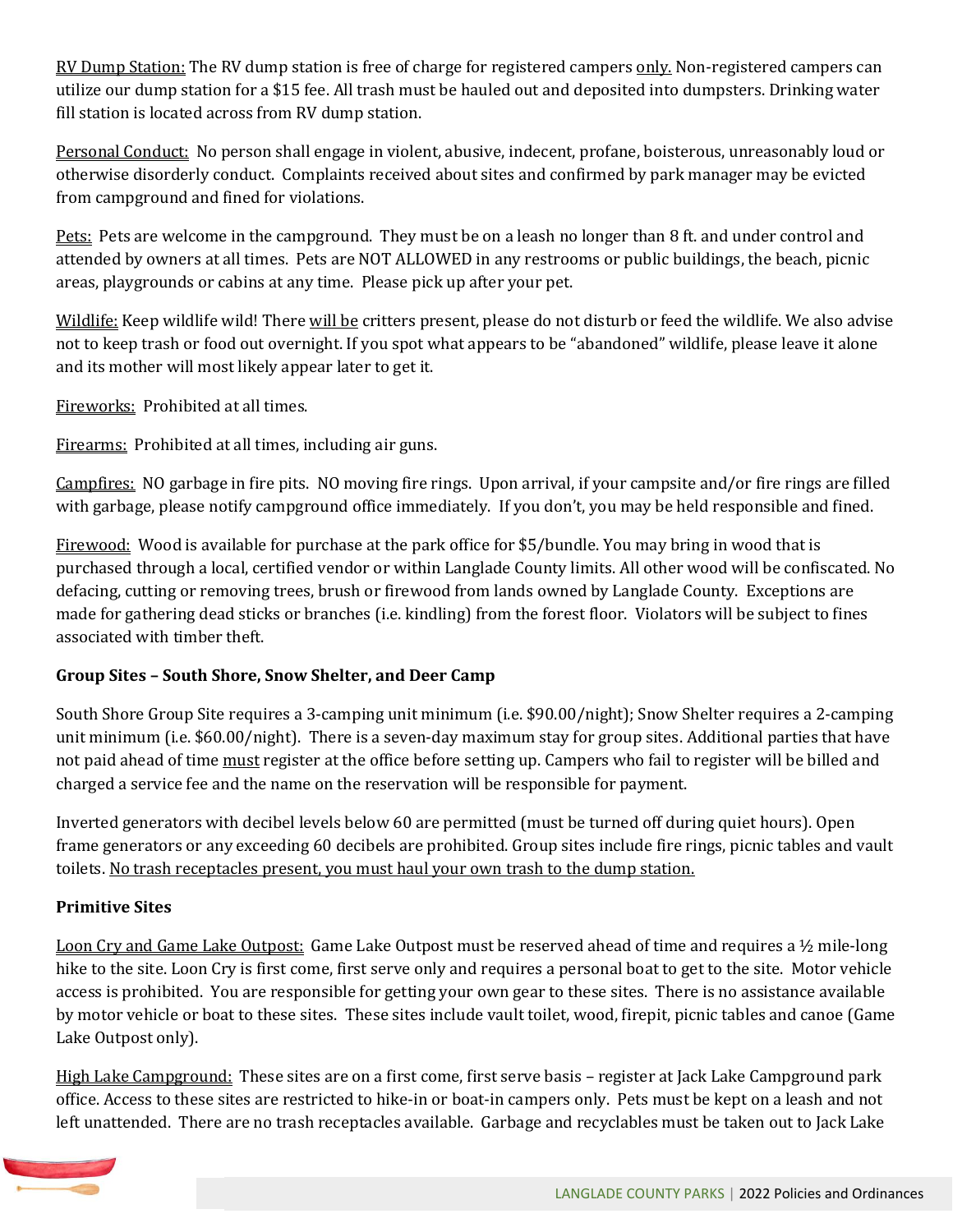Campground dump station. Wood must comply with previous wood policy stated or purchased at the Jack Lake office.

# **Cabins**

There is a two night minimum for weekends and a 14-day maximum stay. Check in is required upon arrival to pick up cabin keys. If you lose your key or lock it in your cabin please call the park office or message us on Facebook for a quicker response.

- No pets allowed in cabins. No exceptions.
- Cabins sleep 5 people and include electrical outlets, dining table, seating, firepit outside, charcoal grill, picnic tables and a fireplace inside.
- No smoking in cabins.
- No running electrical cords outside.
- Do not remove furniture or take outside.
- No additional camping units allowed at cabins.
- Two vehicle limit at cabins.

Must follow check-out procedure (posted in cabin): garbage removed, cabin swept, and surfaces wiped down or name on reservation will be subject to fines.



**Park Hours:** 7:00 am – 10:00 pm

**Quiet Hours**: 10:00 pm – 8:00 am

Park Entry: There is no charge for entering the park.

Pets: Pets are NOT allowed in any area of the park, this includes: beach area, picnic areas, shelters, playground, parking lot, park restrooms, and disc golf holes that go through the park.

Public Beach Area: Enjoy our sandy beach and clear waters perfect for swimming or sun bathing! No life guard on duty, swim at your own risk. Please pick up after yourself and deposit trash in trash receptacles. No smoking in swimming beach area.

Picnic Areas: Enjoy a perfect family picnic on a sunny, summer day at our park! Grills permitted but not provided. All trash must be deposited into trash receptacles.

Boat Launch**:** Available free of charge and located by park office.

Fishing: Fishing is allowed on all public piers and shorelines including lake site shorelines with appropriate fishing license. Please review local bag limits before fishing. We do not sell fishing licenses or bait at park office.

Boating: Gas motor use is prohibited on Jack Lake. Your motor may be left on the boat but not in use. Electric trolling motors are permitted. We do offer boat rentals during office hours only. This includes two canoes, two kayaks and two paddle boards. Life jackets included. \$10/hour for all boats.